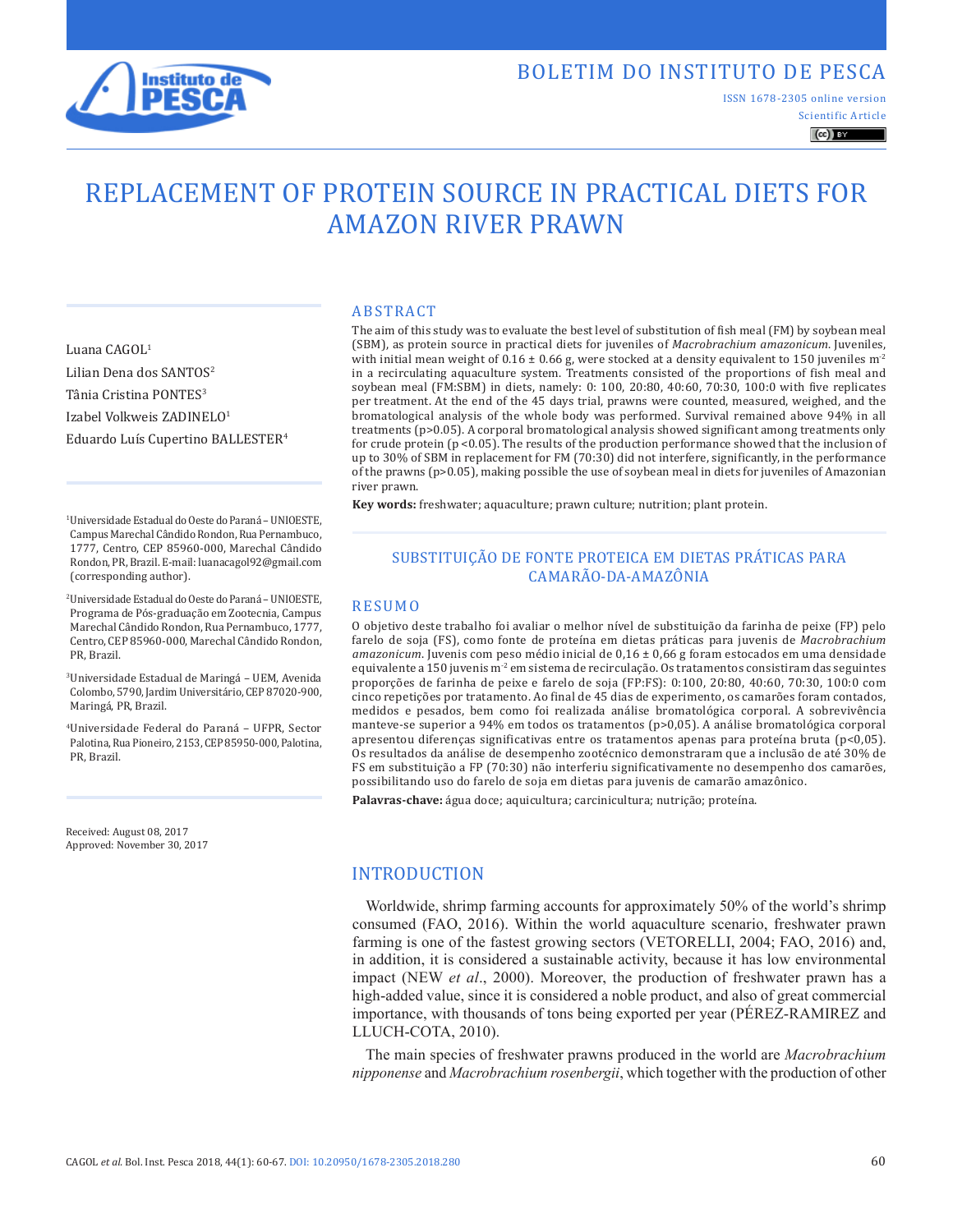species reach a volume of approximately 500 000 tons annually (FAO, 2016). In Brazil, *M. rosenbergii* is the main species reared in captivity. However, the native species *Macrobrachium amazonicum* presents high potential for production (MORAES-VALENTI and VALENTI, 2010) and is an important economic resource because it is one of the main fishing resources exploited artisanally in the northern region of the country (LUCENA-FRÉDOU *et al*., 2010).

Considering the expanding market for *M. amazonicum* and adversities in relation to extractivim, captive production may be an important alternative for the supply of this species to the market (MORAES-VALENTI and VALENTI, 2010). In prawn farming, the food strategy is fundamental to obtain good results. This involves some aspects such as nutrition, diet processing and food management (SMITH *et al*., 2002). Recently, studies have been performed to define the nutritional requirements for prawn of different species and stages of development (GLENCROSS *et al*., 2013; HAYD *et al*., 2016). However, for *M. amazonicum* there is little information in this regard, making it impossible to produce commercial feed and limiting its performance in production systems.

In aquaculture, fish meal is used in diets as the main source of animal protein, having an amino acid profile closer to the needs of cultured fish and shrimp (PEZZATO *et al*., 2002). However, currently, due to the expansion of aquaculture and stagnation and/or a decrease in extractive fishery, fish meal is one of the costliest ingredients in shrimp diets, with around 68% of all fish meal produced in the world being destined to be used in aquaculture (TACON and METIAN, 2009). The high cost of fish meal emphasizes the importance of determining the nutritional requirements of farmed species, as well as alternative sources of ingredients, in order to promote sustainability in aquaculture with the rational use of this input. This strategy can reduce the excessive production of residues from feed wastage, as well as high feed frequency and high excretion of phosphorus (P) and nitrogen (N) in water, elements associated with eutrophication (HERBECK *et al*., 2013). In addition, the substitution of fish meal by a plant protein source could ease the pressure on fish stocks and would contribute to the reduction of production costs. (ABE *et al*., 2008; VALLE *et al*., 2015).

The production of soybeans (seed, oil and meal) is the main agricultural activity in Brazil, due to the territorial and economic-commercial importance (CONAB, 2014; SECEX, 2014). Brazil is the world's largest exporter of soybean seeds and, soybean meal is the main by-product obtained by the soybean oil extraction industry. Currently, soybean meal is the main protein ingredient used as a substitute for fish meal in the nutrition of monogastric animals, including fish (LIN and LUO, 2011). The widespread use of soybean meal is justified because its protein fraction has the best amino acid profile among protein feeds of plant origin, although it is deficient in sulfur amino acids, such as methionine and cystine (GATLIN *et al*., 2007).

Therefore, establishing the adequate level of substitution of fish meal by soybean meal may facilitate the preparation of commercial diets for *M. amazonicum* and contribute to the rational use of these ingredients. Therefore, the objective of the present study was to evaluate the best level of substitution of fish meal by soybean

meal, and thus to determine the best proportion of fish meal and soybean meal to be used as a protein source in practical diets for juveniles of *M. amazonicum* during the nursery phase and its influence on performance and body chemical composition.

#### METHODS

The present study was carried out at the Federal University of Paraná (UFPR), Palotina Sector, in the Prawn Culture Laboratory. Post-larvae (PL) (from several spawnings) were obtained from the UNESP Aquaculture Center (CAUNESP), Campus de Jaboticabal, São Paulo. After the reception, the prawns were kept in polyethylene tanks with a volume of 200 L, provided with mechanical and biological filtration, at a density of 50 juveniles  $m<sup>2</sup>$ , where they remained for a period of 30 days to adapt to the experimental diets. Subsequently, they were submitted to biometrics and 17 juveniles with a mean weight of  $0.16 \pm 0.66$  g were transferred to each experimental unit, where they remained for 45 days.

The experimental system consisted of 25 tanks (experimental units), with dimensions of 36 cm  $\times$  33 cm  $\times$  37 cm (length  $\times$  width  $\times$  height), with a capacity of 50 liters. The prawn density in the experimental units was equivalent to 150 juveniles m-2 (PENTEADO *et al*., 2007).

The tanks were connected to a closed water recirculating system with mechanical and biological filtration (BREGNBALLE, 2015), photoperiod (12:00h clear: 12:00h dark) and temperature control of the water through thermostat heaters. The dissolved oxygen levels were maintained by constant aeration, by radial compressor and distribution system by air hoses and diffusers, installed in each experimental unit.

The experimental diets were elaborated in order to present decreasing levels of inclusion of soybean meal in substitution of fish meal as a protein source, in this way the prawns were submitted to five treatments with five replicates each, containing different proportions of fish meal (FM) and soybean meal (SBM), as follows (FM:SBM): T1- 0:100, T2- 20:80, T3- 40:60, T4- 70:30, T5- 100:0, in a completely randomized design.

The experimental diets were formulated according to NRC  $(2011)$  data, using the software SuperCrac<sup>®</sup> versão 2.0. The diets were isonitrogenous with protein level of 35% and isocaloric containing  $3600$  kcal kg<sup>-1</sup> of gross energy. As priority energy sources corn and fish oil and soybean oil were used (Table 1). The other ingredients were added in order to meet the nutritional requirements of prawns (NEW and KUTTY, 2010).

For the diets preparation, the ingredients were homogenized in an industrial mixer (G. PANIZ BP12C) followed by addition of oils and heated water (50 °C) until a consistent and homogeneous dough was obtained. Then, the it was processed in an experimental pelletizer to obtain 1.5 mm diameter pellets (ARAUJO and VALENTI, 2005).

After pelleting, the diets were submitted to oven drying with air recirculation (SOLAB, SL-102) at 55 °C for 24 hours. After drying, the pellets were ground and then classified into sieves for reduction and standardization of the diameter of 0.1 mm, adapted from the methodology used by PEZZATO *et al*. (2002). They were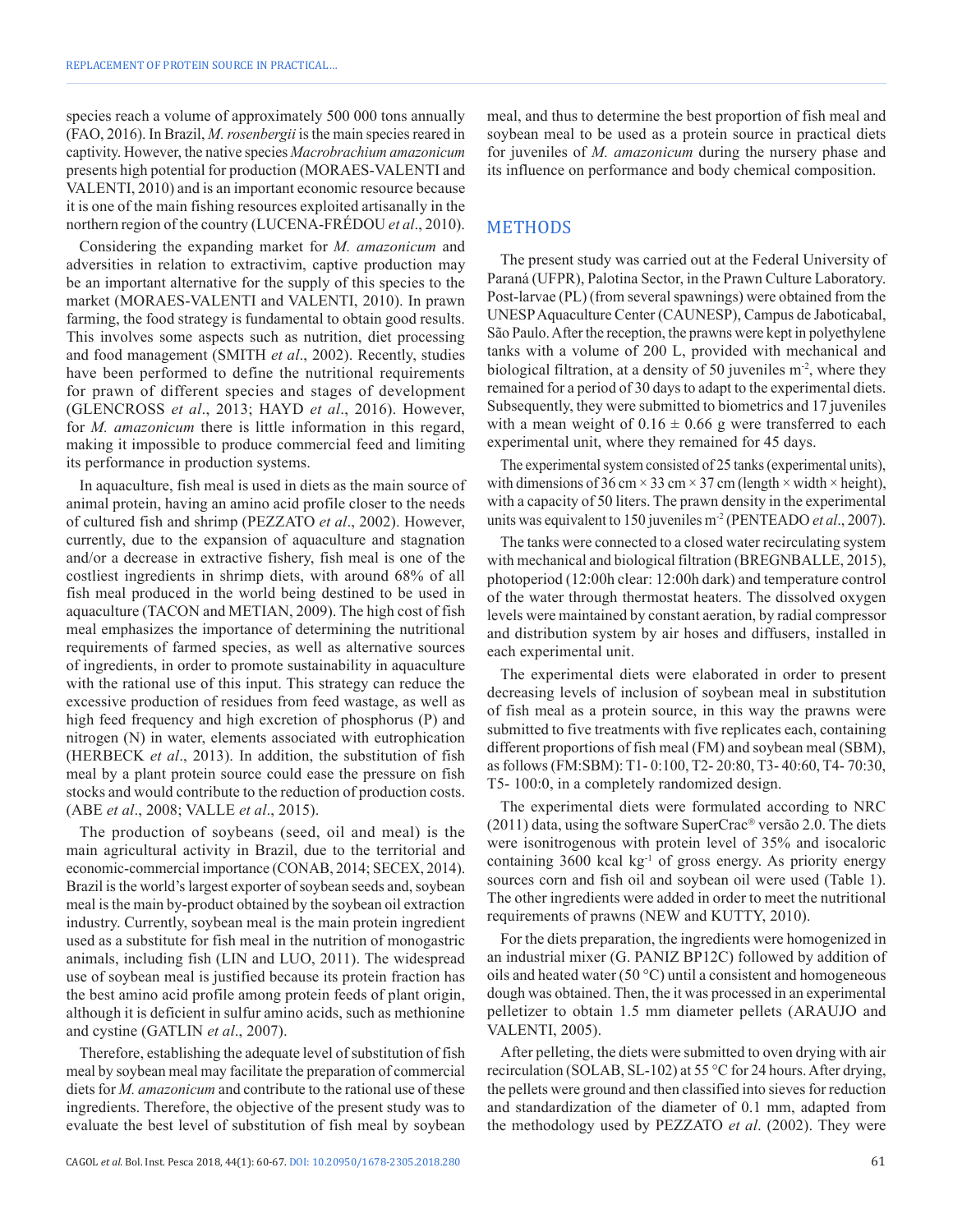|  |  |  |  |                                                                       |  |  | Table 1. Composition of experimental diets with different proportions of fish meal and soybean meal (FM:SBM) used in feeding |  |
|--|--|--|--|-----------------------------------------------------------------------|--|--|------------------------------------------------------------------------------------------------------------------------------|--|
|  |  |  |  | of Macrobrachium amazonicum juveniles during the experimental period. |  |  |                                                                                                                              |  |

| <b>FM:SBM</b>                                 | 0:100 | 20:80                    | 40:60 | 70:30 | 100:0 |  |
|-----------------------------------------------|-------|--------------------------|-------|-------|-------|--|
| Ingredients <sup><math>(1)</math></sup> (%)   |       |                          |       |       |       |  |
| Fish meal                                     | 0.00  | 12.50                    | 25.00 | 37.50 | 50.00 |  |
| Soybean meal                                  | 72.57 | 53.58                    | 35.22 | 16.86 | 0.00  |  |
| Ground corn                                   | 9.21  | 19.68                    | 26.28 | 32.88 | 31.53 |  |
| Inert <sup>(2)</sup>                          | 2.11  | 0.65                     | 1.12  | 1.58  | 8.48  |  |
| Dicalcium phosphate                           | 8.38  | 7.62                     | 6.90  | 6.18  | 5.53  |  |
| Limestone                                     | 4.40  | 3.94                     | 3.45  | 2.97  | 2.43  |  |
| Mineral and vitamin supplement <sup>(3)</sup> | 2.00  | 2.00                     | 2.00  | 2.00  | 2.00  |  |
| Fish oil                                      | 0.65  | 0.00                     | 0.00  | 0.00  | 1.30  |  |
| Soybean oil                                   | 0.65  | 0.00                     | 0.00  | 0.00  | 1.30  |  |
| $BHT^{(4)}$                                   | 0.01  | 0.01                     | 0.01  | 0.01  | 0.01  |  |
| Vitamin C                                     | 0.02  | 0.02                     | 0.02  | 0.02  | 0.02  |  |
|                                               |       | Nutrients <sup>(5)</sup> |       |       |       |  |
| Calcium $(\% )$                               | 4.00  | 4.00                     | 4.00  | 4.00  | 4.00  |  |
| Ash $(\% )$                                   | 19.57 | 17.63                    | 17.57 | 17.52 | 21.22 |  |
| Gross energy (Kcal .kg <sup>-1</sup> )        | 3,600 | 3,600                    | 3,600 | 3,600 | 3,600 |  |
| Crude fiber $(\% )$                           | 4.48  | 3.55                     | 2.60  | 1.64  | 0.59  |  |
| Total Phosphorus (%)                          | 2.00  | 2.00                     | 2.00  | 2.00  | 2.00  |  |
| Crude fat $(\% )$                             | 3.34  | 3.34                     | 4.47  | 5.59  | 8.89  |  |
| Dry matter $(\% )$                            | 92.90 | 92.28                    | 91.94 | 91.60 | 91.78 |  |
| Crude protein $(\% )$                         | 35.00 | 35.00                    | 35.00 | 35.00 | 35.00 |  |

<sup>(1)</sup>All ingredients were obtained from commercial premises; <sup>(2)</sup>Inert used: Caolin; <sup>(3)</sup>Vitamin and mineral supplement levels guarantee per kilogram of product:vit. vit.  $A - 1,200,000$  IU; vit. D3 – 200,000 IU; vit. E – 12,000 mg; vit. K3 – 2,400 mg; vit. B1 – 4,800 mg; vit. B2 – 4,800 mg; vit. B6 – 4,000 mg; vit. B12 – 4,800 mg; folic acid – 1,200 mg; calcium pantothenate – 12,000mg; vit. C – 48,000 mg; biotin – 48 mg; hill – 65,000 mg; Niacin – 24,000 mg; Fe – 10,000 mg; Cu – 6,000 mg; Mn – 4,000 mg; Zn – 6,000 mg; I – 20 mg; Co – 2 mg; Se – 20 mg; <sup>(4)</sup>BHT = butyl hydroxy toluene; <sup>(5)</sup>Values determined at Animal Nutrition Laboratory (UFPR – Palotina, PR, Brazil).

then packaged, identified and stored in a freezer until their use (OLIVEIRA FILHO and FRACALOSSI, 2006).

Feeding was performed four times daily (07h30, 11h30, 15h30 e 19h30) up to apparent satiation, diets were weighed at the beginning and at the end of the day to quantify the daily consumption. Before the first feeding each experimental unit was siphoned for the removal of feces and occasionally leftover feed. Daily, dissolved oxygen (mg  $L^{-1}$ ), pH and temperature (°C) of water were measured with an oximeter (Alfakit® AT160), pH meter (Alfakit<sup>®</sup> AT315), and thermometer (Incoterm<sup>®</sup>), respectively. Weekly, total ammonia concentration, nitrite, nitrate (APHA, 2005), orthophosphate, alkalinity and hardness (WALKER, 1978) were monitored.

Survival was determined by the difference in prawn numbers at the beginning and at the end of the experiment. At the end of the experiment, all animals were euthanized by termonarcose  $(1 \degree C)$ and were weighed and measured. After that, all the prawns were used for analysis of the body chemical composition. The animals were ground in a meat grinder until homogeneity, then samples were used to determine the levels of moisture, crude protein,

crude fat and ash, according to the methodology described by SILVA and QUEIROZ (2002).

The following parameters were evaluated: final weight (FW): body mass obtained at the end of the experiment; weight gain (WG) = final body mass - initial body mass; Total length (TL) = measurement of the tip of the rostrum to the end of the telson; Standard length (SL) = post-orbital margin length the dorsal mid-posterior margin of the cephalothorax; Specific growth rate  $(SGR) = [(In final$ body mass - In initial body mass)/days] x 100; Apparent feed conversion  $(AFC)$  = feed supplied/gain by weight and protein efficiency rate (TEP) = gain in weight/crude protein consumed, as described by SEENIVASAN *et al*. (2012) and NRC (2011).

For the statistical analysis, the data were submitted to the verification of normality by the Kolmogorov-Smirnov test and the homogeneity by the Levene test. Subsequently, analysis of variance (ANOVA) was performed and in the case of statistical difference, the results were submitted to the Tukey test. All analyzes were performed at a significance level of 5% (SOKAL and ROHLF, 1995).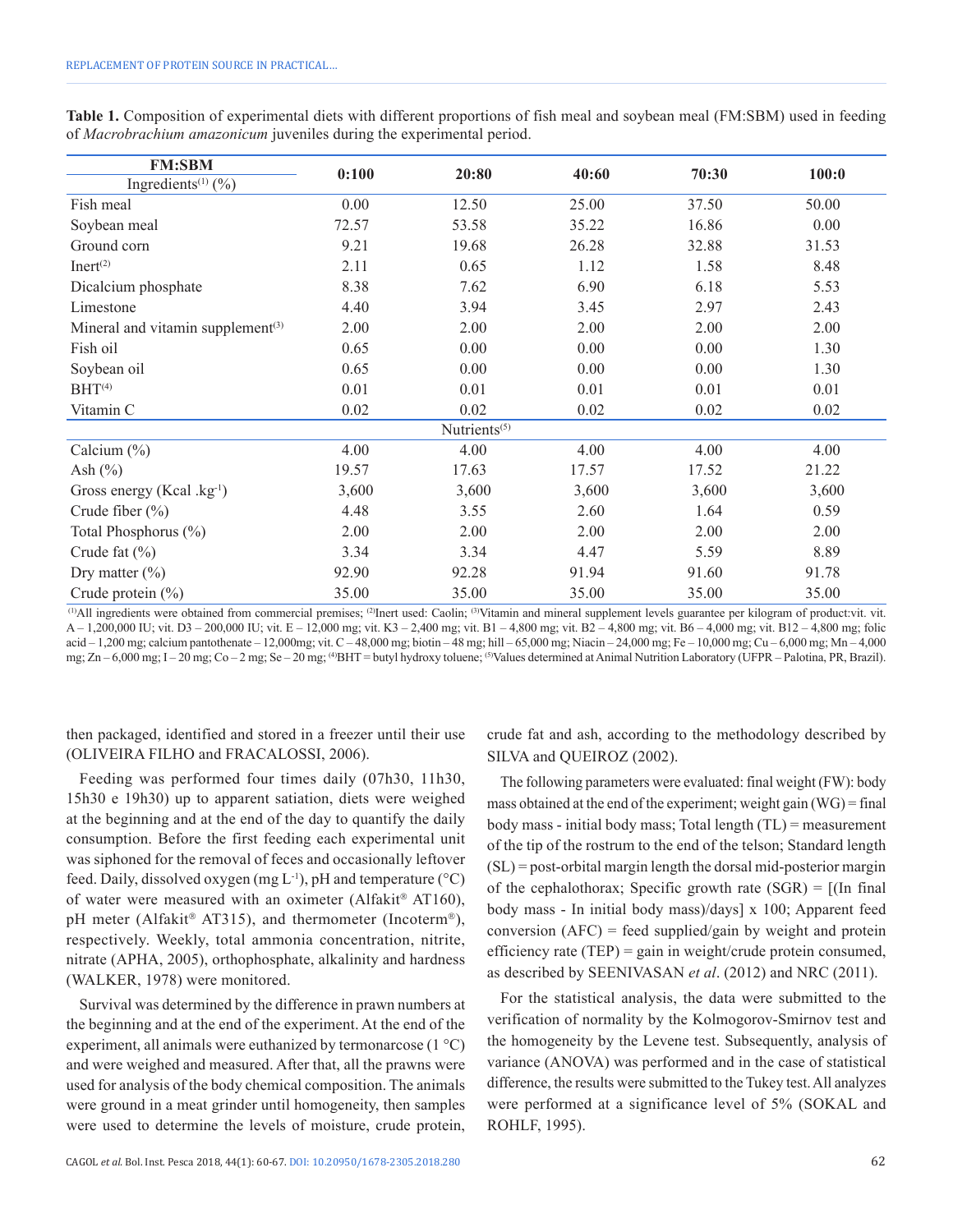#### RESULTS

The different levels of substitution of fish meal by soybean meal did not affect the limnologic parameters (p>0.05). The pH levels remained close to  $8 \pm 0.10$ , dissolved oxygen  $5.93 \pm 0.63$  mg L<sup>-1</sup>, temperature 29  $\pm$  1.24 °C, alkalinity 40  $\pm$  0.67 mg L<sup>-1</sup> CaCO<sub>3</sub> hardness  $20 \pm 0.27$  mg L<sup>-1</sup>CaCO<sub>3</sub>, total ammonia nitrogen  $0.005 \pm 0$  mg L<sup>-1</sup>, nitrite  $0.02 \pm 0.02$  mg L<sup>-1</sup>, nitrate  $0.41 \pm 0.36$  mg L<sup>-1</sup>, and orthophosphate  $0.18 \pm 0.11$  mg L<sup>-1</sup>.

All the production parameters evaluated were affected by the treatments ( $p<0.05$ ) (Table 2), except for survival ( $p>0.05$ ), which remained above 94% for all treatments.

The weight gain and total length presented an increase proportional to the increment of fishmeal levels in the diet, in which treatments 70:30 and 100:0 (FM: SBM) presented the highest values (p<0.05) for these parameters (Table 3). The specific growth rate and protein efficiency rate also showed a proportional decrease with the increase of SBM levels in the diet, treatments with ratios of 0: 100, 20:80 and 40:60 (FM: SBM) showed smaller indices.

As shown in Table 3, the lower inclusion levels of soybean meal in substitution of fish meal (70:30, 100:0 FM:SBM) provided lower feed conversion rates ( $p<0.05$ ). In contrast, total replacement  $(0:100)$  in the diet resulted in higher feed conversion rate ( $p<0.05$ ).

The substitution of fish meal for soybean meal caused a significant alteration of the body crude protein levels  $(p<0.05)$ , for other parameters of the body chemical composition, no effects of the treatments were observed ( $p$  > 0.05), as can be observed in the Table 3. There was a higher deposition of crude body protein in prawn fed the diet containing only fish meal as a protein source  $(p \le 0.05)$ , compared to animals fed the diet containing only soybean meal (Table 3).

### DISCUSSION

During the experimental period, the water quality parameters analyzed remained at levels adequate to the cultivation of freshwater prawns, according to the parameters established by MORAES-RIODADES *et al*. (2006).

In the present study, the weight gain and total length of the prawns were negatively influenced by the inclusion of soybean meal in substitution to fish meal in the diets, and a better weight gain was observed in the treatments with proportions of 70:30 and 100:0 FS: SBM. These results did not corroborate the results obtained for *M. rosenbergii* by HASANUZZAMAN *et al*. (2009), which reported better weight gain in the treatment with higher FM replacement by SBM (20:80) and lower weight gain for juveniles of *M. rosenbergii* fed diets without or with low inclusions of soybean meal. Also, ROZIHAN *et al*. (2012), obtained better growth for post larvae of *M. rosenbergii* with the diet containing the ratio of 40:60 (FM: SBM).

Regarding the specific growth rate, the results obtained in the present study were similar to those reported for *M. rosenbergii* where values ranged from 1.87 to 3.72% (GUPTA *et al*., 2007;

| <b>Trataments (FM:SBM)</b> |                    |                       |              |                     |                    |           |  |  |
|----------------------------|--------------------|-----------------------|--------------|---------------------|--------------------|-----------|--|--|
| Parameters                 | 0:100              | 20:80                 | 40:60        | 70:30               | 100:0              | $CV(%)^*$ |  |  |
| $S^{(1)0}\!/\!o$           | 94.12              | 96.47                 | 98.82        | 95.29               | 97.65              | 5.56      |  |  |
| $FW^{(2)}(g)$              | $0.44^d$           | 0.51 <sup>cd</sup>    | $0.58^{bc}$  | $0.65^{ab}$         | 0.68 <sup>a</sup>  | 8.04      |  |  |
| $TL^{(3)}(mm)$             | 38.81 <sup>d</sup> | $40.46$ <sup>cd</sup> | $42.26^{bc}$ | 44.74 <sup>ab</sup> | 44.61 <sup>a</sup> | 11.55     |  |  |
| $SGR^{(4)}$                | 2.21 <sup>c</sup>  | 2.50 <sup>bc</sup>    | $2.81^{ab}$  | 3.06 <sup>a</sup>   | 3.17 <sup>a</sup>  | 14.87     |  |  |
| $WG^{(5)}(g)$              | 0.28 <sup>d</sup>  | 0.35 <sup>cd</sup>    | $0.42^{bc}$  | $0.49^{ab}$         | 0.52 <sup>a</sup>  | 7.76      |  |  |
| AFC <sup>(6)</sup>         | 5.43 <sup>d</sup>  | 4.54 <sup>cd</sup>    | $4.30^{bc}$  | $4.65^{ab}$         | 4.18 <sup>a</sup>  | 16.06     |  |  |
| $PER^{(7)}%$               | 1.28c              | $1.61^{bc}$           | $2.00^{ab}$  | 2.28 <sup>a</sup>   | 2.47 <sup>a</sup>  | 26.59     |  |  |

**Table 2.** Performance of prawns (*Macrobrachium amazonicum*) fed with isoprotein and isoenergetic diets containing different proportions of fish meal and soybean meal (FM:SBM).

Means followed by different letters in the same line differ (P <0.05) by the Tukey test; \*Coefficient of variation;  $^{(1)}$ Survival;  $^{(2)}$ Final weight;  $^{(3)}$ Total length;  $^{(4)}$ Specific growth rate; <sup>(5)</sup>Weight gain; <sup>(6)</sup>Apparent feed conversion; <sup>(7)</sup>Protein efficiency rate.

**Table 3.** Body chemical composition (in dry matter) of *M. amazonicum*, fed with isoprotein and isoenergetic diets containing different proportions of fish meal and soybean meal (FM:SBM).

| <b>Trataments (FM:SBM)</b> |                    |         |              |                     |        |           |  |  |  |
|----------------------------|--------------------|---------|--------------|---------------------|--------|-----------|--|--|--|
| Variable $(\% )$           | 0:100              | 20:80   | 40:60        | 70:30               | 100:0  | $CV(%)^*$ |  |  |  |
| Moisture                   | 70.24              | 70.38   | 71.12        | 71.18               | 71.90  | 0.95      |  |  |  |
| Ash                        | 13.54              | 13.78   | 13.82        | 15.18               | 14.99  | 7.97      |  |  |  |
| Crude protein              | 54.09 <sup>b</sup> | 58.73ab | $60.98^{ab}$ | 59.21 <sup>ab</sup> | 63.94a | 7.16      |  |  |  |
| Crude fat                  | .42                | 1.27    | 0.65         | .06                 | .15    | 27.80     |  |  |  |

Means followed by different letters in the same line differ significantly ( $P \le 0.05$ ); \*Coefficient of variation.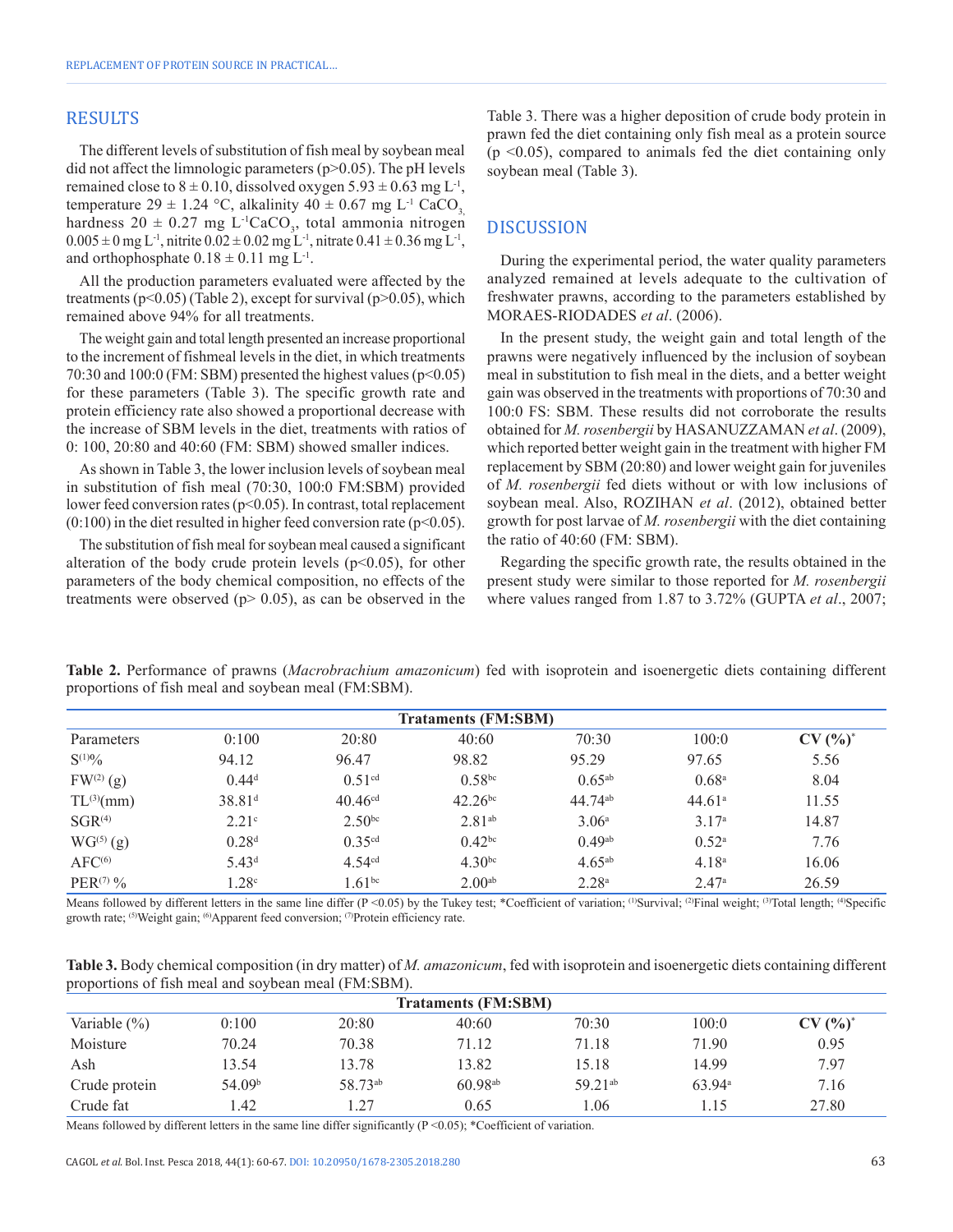AMARAWEERA*et al*., 2014). The reduction of the specific growth rate observed in this experiment when higher SBM levels were included in the diet, are in agreement with the results presented by DU and NIU (2003), which tested the effect of the replacement of fish meal by soybean meal for juveniles of *M. rosenbergii*, and observed a gradual decrease of the specific growth rate with the increase of SBM in the diet. In both studies, it was possible to observe an inverse relation between the growth rate of prawn and soybean meal inclusion in the diet. The replacement of fish meal by soybean meal can provide a reduction in the concentrations of amino acids and essential fatty acids (TIDWELL *et al*., 1993), justifying the reduction of the weight gain and the growth (TL) observed at extreme levels of substitution.

Several factors like amino acid profile of the protein sources used, reduction of food intake, digestibility of ingredients and the high metabolic cost may have influenced the lower performance of prawns fed diets containing higher levels of soybean meal. Generally, ingredients such as soybean have low digestibility (GONÇALVES and CARNEIRO, 2003), although it is the product among the sources of vegetable protein with better amino acid profile, presenting deficiency only in sulfur amino acids (KROGDAHL *et al*., 2010). These factors may be related to lower weight gain and lower final total length in prawns fed diets containing higher amounts of soybean meal.

Total replacement of fish meal by soybean meal (0: 100; FM:SBM) in the diet resulted in higher feed conversion rate, possibly due to the lower capacity of utilization of plant protein sources by *M. amazonicum* in the absence of an animal protein source (HARDY, 2008; KROGDAHL *et al*., 2010). The deficiency of some essential nutrients in soybean meal, especially n-3 highly unsaturated fatty acids when compared to fish meal (BROWDY *et al*., 2006), may have compromised growth and, consequently, the feed conversion rate obtained, thus preventing the possibility of total replacement of fishmeal by soybean meal. Another factor that may be related to the reduction of growth and weight gain in the treatments with higher levels of soybean meal is, possibly, the reduction of methionine in the diets. This amino acid is scarce in soybean meal and its supplementation is indicated in the formulation of the diets (DERSJANT-LI, 2002; GATLIN *et al*., 2007).

The feed frequency in the present study was four times a day and feed conversion ratio ranged from 4.18 to 5.43. ARAÚJO and VALENTI (2005) studied food frequencies for post-larvae of *M. amazonicum* and found results similar to the present study, with a feed conversion ratio ranging from 3 to 10, without significant differences, when tested up to eight daily feeds. Feed conversion ratio provides an overview of feed utilization and its physiological phenomena such as: gastrointestinal motility, absorption and energy use; however, a non-acceptance of the feed may occur, or even low intake, due to the feed competition in the intake, causing a worsening of the value obtained and masking the result of feed utilization (ARAÚJO and VALENTI, 2005). Another important factor to consider is the contact of the inert diet with the water, that can provide the physical disintegration, making it difficult the ingestion by the prawn, since the feed is handled by them before the ingestion and they locate the feed exclusively by smell and taste and not by sight, such process may take minutes or hours (NUNES, 2001).

Regarding protein efficiency, the proportions of 40:60, 70:30 and 100:0, had statistically equal results, i.e. it is possible to use up to 60% of soybean meal without adversely affecting this parameter. HASANUZZAMAN *et al*. (2009) obtained protein efficiency rates for *M. rosenbergii* between 0.95 and 1.51% and the best efficiency rate was observed for the treatment with higher substitution of fish meal by soybean meal (20:80; FM:SBM). Similar values were found in the present study with the ratio of 20:80 (1.61%), but the best results were for the proportions (FM:SBM) of 70:30 and 100:0 where the protein efficiency rates were 2.28% and 2.47%, respectively.

The moisture values in the present study are fairly below those found by SEENIVASAN *et al*. (2012) and GUPTA *et al*. (2007) who obtained body composition values for *M. rosenbergii* with variations of moisture between 75.1 and 76% and 74.2 and 76.8, respectively. Considering that, there is not much scientific data on *M. amazonicum*, comparison with other species, but, in this present study, we could determine that *M. amazonicum* presents lower levels of body moisture, and therefore higher dry matter, compared to *M. rosenbergii*.

For the crude protein levels, SEENIVASAN *et al*. (2012) found values from 57 to 62.88%, which are similar to those found in the present experiment, ranging from 54 to 63%. On the other hand, GUPTA *et al*. (2007) obtained higher crude protein contents: 69.18%, 71.32% and 72.25%, respectively, in the treatments (FM:SBM) 90:10, 67:33 and 20:80, with juveniles of *M. rosenbergii*. The differences found between the present study and the GUPTA *et al*. (2007), besides the difference of the species used, occurred possibly, due to differences in experimental diets composition, but also because the aforementioned authors performed a 135-day experiment, in which the animals reached a mean final weight of 22g. It is expected that larger animals deposit higher levels of body protein than smaller animals, such as those of the present experiment.

The highest body crude protein levels in *M. amazonicum* fed with fish meal (100: 0) compared with the animals fed the diet containing only soybean meal (0: 100) as a protein source, occurred due to the supply of protein of better biological value, the fish meal, with consequent better utilization and deposition of the protein when compared to a source of protein with amino acid deficiency. In the data obtained by GUPTA *et al*. (2007), there was greater deposition of body crude protein in prawns fed with the diet with 67:33 (FM: SBM) compared to a 90:10 diet. This effect was not observed in the present experiment in which close proportions (70:30 and 100: 0) were not different.

As previously reported, in addition to the fact that GUPTA*et al*. (2007) used a wide range and variation of ingredients among diets, they also used experimental diets with variation in protein and energy levels. On the other hand, NAIK and MURTHY (2000) observed that diets with different sources of protein, such as fish meal and soybean meal, did not affect the protein content in body composition of *M. rosenbergii,* but no increased levels of substitution were tested.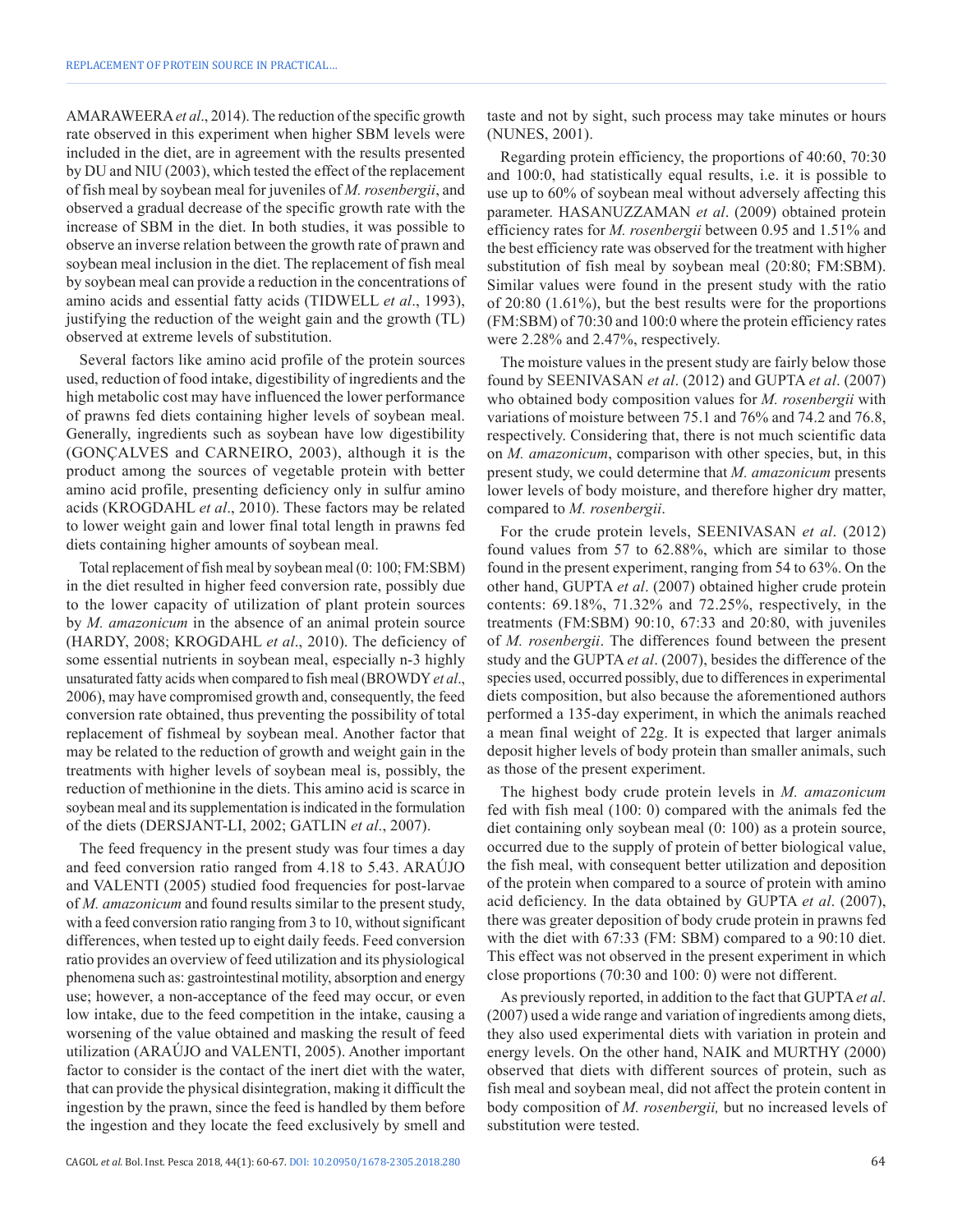In the analysis of ash content, KIRSCHNIK and VIEGAS (2004) found an average value of 1.26% for *M. rosenbergii*, based on a sample of muscle tissue, a result lower than those found in the present study, which analyzed the whole body (integrally). SANTOS *et al*. (2007) also obtained lower ash values (0.68%) for post larvae of *M. rosenbergii*. On the other hand, GODA (2008) in an experiment with post-larvae of *M. rosenbergii*, analyzing the whole animal, obtained values of superior ashes, ranging from  $4.9 \pm 1.1$  to  $6.7 \pm 1.3$ %. The high levels of chitin and inorganic salts contained in the carapace of crustaceans (TOLAIMATE *et al*., 2003; SHAHIDI and SYNOWIECKI, 1991), may explain the high ash levels observed in the present study. Another determinant factor may be related to the use of prawn in juvenile phase, presenting higher incorporation of chitin and inorganic salts in relation to post larvae (SANTOS *et al*., 2017).

The results obtained for total body fat of the prawn are lower than those found for post larvae of *M. rosenbergii* (1.66 to 1.96%) by GUPTA *et al*. (2007). The literature cites values ranging from 1.5 to 12.4% and points out that *M. amazonicum* has potential as a source of essential fatty acids, especially EPA (eicosapentaenoic) and DHA (docosahexanoic) which is used both in human feeding and in the incorporation of fish diets (FURUYA *et al*., 2006; SEENIVASAN *et al*., 2012). Further studies are needed so that inferences such as these can be made for *M. amazonicum*.

#### **CONCLUSION**

It is possible to include up to 30% of soybean meal in substitution of fish meal as protein source in practical diets for juveniles of *M. amazonicum* in the nursery phase without compromising the production performance of the prawns.

#### ACKNOWLEDGEMENTS

To the Aquaculture Center of Unesp (CAUNESP), Campus of Jaboticabal, São Paulo, for the supply of post-larvae. At CNPq, FINEP and MEC-PROEXT by financial support. Eduardo Luis C. Ballester is a research fellow of CNPq.

#### **REFERENCES**

- ABE, M.P.; FRÓES, C.N.; PRENTICE-HERNÁNDEZ, C.; WASIELESKY JÚNIOR, W.; CAVALLI, R.O. 2008 Substituição da farinha de peixe por farelo de soja em dietas práticas do camarão-rosa (*Farfantepenaeus paulensis*). *Ciência Rural*, *38*(1): 219-224. **[http://dx.doi.org/10.1590/](http://dx.doi.org/10.1590/S0103-84782008000100035) [S0103-84782008000100035](http://dx.doi.org/10.1590/S0103-84782008000100035)**.
- AMARAWEERA, K.; WIJEYARATNE, M.; JAYAMANNE, S. 2014 Growth and survival of post-larvae of giant freshwater prawn (*Macrobrachium rosenbergii*) reared using feeds formulated with different sources of protein. *Sri Lanka Journal Aquatic Sciences*, *18*(1): 17-26. **[http://](http://dx.doi.org/10.4038/sljas.v18i0.7036) [dx.doi.org/10.4038/sljas.v18i0.7036](http://dx.doi.org/10.4038/sljas.v18i0.7036)**.
- APHA American Public Health Association. 2005 *Standard methods for the examination of water and wastewater*. 21<sup>st</sup> ed. Washington: American Public Health Association, American Water Works Association, Water Environment Federation. 1220p.
- ARAÚJO, M.C.; VALENTI, W.C. 2005 Manejo alimentar de pós-larvas de camarão-da-amazônia, *Macrobrachium amazonicum* em berçário I. *Acta Scientiarum*, *27*(1): 67-72.
- BREGNBALLE, J. 2015 *A guide to recirculation aquaculture: an introduction to the new environmentally friendly and highly productive closed fish farming systems*. Denmark: FAO, EUROFISH International Organisation. 100p. Available from: <http://www.fao.org/3/a-i4626e. pdf>. Access on: 8 aug. 2017.
- BROWDY, C.; SEABORN, G.; ATWOOD, H.; DAVIS, D.A.; BULLIS, R.A.; SAMOCHA, T.M.; WIRTH, E.; LEFFLER, J.W. 2006 Comparison of pond production efficiency, fatty acid profiles, and contaminants in *Litopenaeus vannamei* fed organic plant-based and fish-meal-based diets. *Journal of the World Aquaculture Society*, *37*(4): 437-451. **[http://](http://dx.doi.org/10.1111/j.1749-7345.2006.00057.x) [dx.doi.org/10.1111/j.1749-7345.2006.00057.x](http://dx.doi.org/10.1111/j.1749-7345.2006.00057.x)**.
- CONAB Companhia Nacional de Abastecimento, DATALUTA Banco de Dados da Luta Pela Terra. 2014 *Série histórica de produção*. Cuiabá. 49p. Available from: <http://www.conab.gov.br>. Access on: 8 aug. 2017.
- DERSJANT-LI, Y. 2002 The use of soy protein in aquafeeds. In: CRUZ-SUÁREZ, L.E.; RICQUE-MARIE, D.; TAPIA-SALAZAR, M.; GAXIOLA-CORTÉS, M.G.; SIMOES, N. Avances en nutrición acuícola. SIMPOSIUM INTERNACIONAL DE NUTRICIÓN ACUÍCOLA, 6, Cancún, Quintana Roo, México, 3-6 sept./2002. *Memorias*… UANL. p. 541-558. Available from: <[http://universidad.uanl.mx/utilerias/](http://universidad.uanl.mx/utilerias/nutricion_acuicola/VI/archivos/A34.pdf) [nutricion\\_acuicola/VI/archivos/A34.pdf>](http://universidad.uanl.mx/utilerias/nutricion_acuicola/VI/archivos/A34.pdf). Access on: 8 aug. 2017.
- DU, L.; NIU, C.J. 2003 Effects of dietary substitution of soy bean meal for fish meal on consumption, and metabolism of juvenile giant freshwater prawn, *Macrobrachium rosembergii. Aquaculture Nutrition*, *9*(2): 139- 143. **<http://dx.doi.org/10.1046/j.1365-2095.2003.00239.x>**.
- FAO Food and Agriculture Organization of the United Nations. 2016 *The state of world fisheries and aquaculture: contributing to food security and nutrition for all*. Rome. 200p.
- FURUYA, W.M.; HAYASHI, C.; SILVA, A.B.M.; SANTOS JÚNIOR, O.O.; SOUZA, N.E.; MATSUSHITA, M.; VISENTAINER, J.V. 2006 Composição centesimal e perfil de ácidos graxos do camarão-d'águadoce. *Revista Brasileira de Zootecnia*, *35*(4): 1577-1580. **[http://dx.doi.](http://dx.doi.org/10.1590/S1516-35982006000600001) [org/10.1590/S1516-35982006000600001](http://dx.doi.org/10.1590/S1516-35982006000600001)**.
- GATLIN, D.M.; BARROWS, F.T.; BROWN, P.; DABROWSKI, K.; GAYLORD, T.G.; HARDY, R.W.; HERMAN, E.; HU, G.; KROGDAHL, Å.; NELSON, R.; OVERTURF, K.; RUST, M.; SEALEY, W.; SKONBERG, D.; J SOUZA, E.; STONE, D.; WILSON, R.; WURTELE, E. 2007 Expanding the utilization of sustainable plant products in aquafeeds: a review. *Aquaculture Research*, *38*(6): 551-579. **[http://dx.doi.](http://dx.doi.org/10.1111/j.1365-2109.2007.01704.x) [org/10.1111/j.1365-2109.2007.01704.x](http://dx.doi.org/10.1111/j.1365-2109.2007.01704.x)**.
- GLENCROSS, B.; TABRETT, S.; IRVIN, S.; WADE, N.; ANDERSON, M.; BLYTH, D.; SMITH, D.; COMAN, G.; PRESTON, N. 2013 An analysis of the effect of diet and genotype on protein and energy utilization by the black tiger shrimp, *Penaeus monodon*: why do genetically select shrimp grow faster? *Aquaculture Nutrition*, *19*(2): 128-138. **[http://](http://dx.doi.org/10.1111/j.1365-2095.2012.00941.x) [dx.doi.org/10.1111/j.1365-2095.2012.00941.x](http://dx.doi.org/10.1111/j.1365-2095.2012.00941.x)**.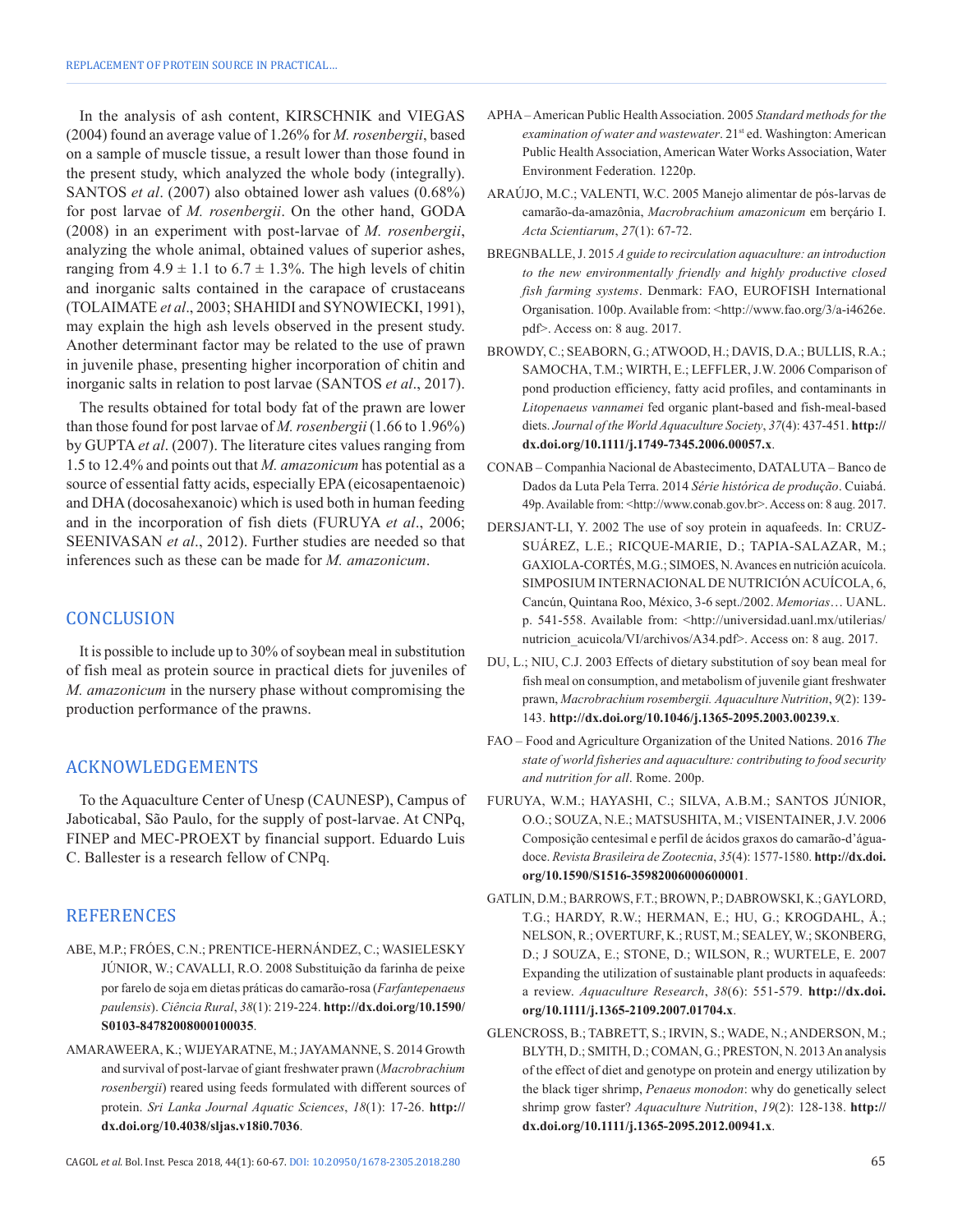- GODA, A. 2008 Effect of dietary protein and lipid levels and protein-energy ratio on growth indices, feed utilization and body composition of freshwater prawn, *Macrobrachium rosenbergii* (de Man 1879) post larvae. *Aquaculture Research*, *39*(8): 891-901. **[http://dx.doi.](http://dx.doi.org/10.1111/j.1365-2109.2008.01947.x) [org/10.1111/j.1365-2109.2008.01947.x](http://dx.doi.org/10.1111/j.1365-2109.2008.01947.x)**.
- GONÇALVES, E.G.; CARNEIRO, D.J. 2003 Coeficiente de digestibilidade aparente da proteína e energia de alguns ingredientes utilizados em dietas para pintado (*Pseudoplatystoma coruscans*). *Revista Brasileira de Zootecnia*, *32*(4): 779-786. **[http://dx.doi.org/10.1590/](http://dx.doi.org/10.1590/S1516-35982003000400001) [S1516-35982003000400001](http://dx.doi.org/10.1590/S1516-35982003000400001)**.
- GUPTA, A.; SEHGAL, H.S.; SEHGAL, G.K. 2007 Growth and carcass composition of giant freshwater prawn, *Macrobrachium rosenbergii* (De Man), fed different isonitrogenous and isocaloric diets. *Aquaculture Research*, *38*(13): 1355-1363. **<http://dx.doi.org/10.1111/j.1365-2109.2007.01787.x>**.
- HARDY, R.W. 2008 Farmed fish diet requirements for the next decade and implications for global availability of nutrients. In: LIM, C.; WEBSTER, C.D.; LEE, C.S. (Eds.). *Alternative protein sources in aquaculture diets*. New York: The Haworth Press. p. 1-16.
- HASANUZZAMAN, A.F.M.; SIDDIQUI, M.N.; CHISTY, M.A.H. 2009 Optimum replacement of fish meal with soybean meal in diet for *Macrobrachium rosenbergii* (De Man 1879) cultured in low saline water. *Turkish Journal of Fisheries and Aquatic Sciences*, *9*(1): 17-22. **<http://dx.doi.org/10.4194/trjfas.2009.003>**.
- HAYD, L.; DE FREITAS, E.; PASSOSA, F. 2016 Diferentes níveis proteicos no crescimento de juvenis de *Macrobrachium pantanalense. Archivos de Zootecnia*, *65*(249): 43-49.
- HERBECK, L.S.; UNGER, D.; WU, Y.; JENNERJAHN, T.C. 2013 Effluent, nutrient and organic matter export from shrimp and fish ponds causing eutrophication in coastal and back-reef Waters of NE Hainan, tropical China. *Continental Shelf Research*, *57*(1): 92-104. **[http://dx.doi.](http://dx.doi.org/10.1016/j.csr.2012.05.006) [org/10.1016/j.csr.2012.05.006](http://dx.doi.org/10.1016/j.csr.2012.05.006)**.
- KIRSCHNIK, P.G.; VIEGAS, E.M.M. 2004 Alterações na qualidade do camarão de água doce *Macrobrachium rosenbergii* durante estocagem em gelo. *Ciência e Tecnologia de Alimentos*, *24*(3): 407-412. **[http://](http://dx.doi.org/10.1590/S0101-20612004000300019) [dx.doi.org/10.1590/S0101-20612004000300019](http://dx.doi.org/10.1590/S0101-20612004000300019)**.
- KROGDAHL, A.; PENN, M.; THORSEN, J.; REFSTIE, S.; BAKKE, A.M. 2010 Important antinutrients in plant feedstuffs for aquaculture: an update on recent findings regarding responses in salmonids. *Aquaculture Research*, *41*(3): 333-344. **<http://dx.doi.org/10.1111/j.1365-2109.2009.02426.x>**.
- LIN, S.M.; LUO, L. 2011 Effects of different levels of soybean meal inclusion in replacement for fish meal on growth, digestive enzymes and transaminase activities in practical diets for juvenile tilapia, *Oreochromis niloticus* × *O. aureus. Animal Feed Science and Technology*, *168*(1/2): 80-87. **<http://dx.doi.org/10.1016/j.anifeedsci.2011.03.012>**.
- LUCENA-FRÉDOU, F.; ROSA, J.S.; SILVA, M.C.N.; AZEVEDO, E.F. 2010 Population dynamics of the River prawn, *Macrobrachium amazonicum* (Heller, 1862) (Decapoda, Palaemonidae) on Combu island (Amazon estuary). *Researchgate*, *83*(3): 277-290.
- MORAES-RIODADES, P.M.C.; KIMPARA, J.M.; VALENTI, W.C. 2006 Effect of the amazon river prawn *Macrobrachium amazonicum* culture intensification on ponds hydrobiology. *Acta Limnologica Brasiliensia*, *18*(3): 311-319.
- MORAES-VALENTI, P.; VALENTI, W.C. 2010 Culture of the Amazon river prawn *Macrobrachium amazonicum*. In: NEW, M.B.; VALENTI, W.C.; TIDWELL, J.H.; D'ABRAMO, L.R.; KUTTY, M.N. *Freshwater prawns: biology and farming.* Oxford: Wiley-Blackwell. p. 485-501.
- NAIK, A.T.R.; MURTHY, H.S. 2000 Organoleptic evaluation of flesh of prawn and carps fed plant and animal based protein diets. *The Indian Journal of Nutrition and Dietetics*, *37*(3): 91-94.
- NEW, M.B.; D'ABRAMO, L.R.; VALENTI, W.C.; SINGHOLKA, S. 2000 Sustainability of freshwater prawn culture. In: NEW, M.B.; VALENTI, W.C. (Eds.). *Freshwater prawn farming: the farming of Macrobrachium rosenbergii*. Oxford: Wiley-Blackwell. p. 429-443.
- NEW, M.B.; KUTTY, M.N. 2010 Commercial freshwater prawn farming and enhancement around the world. In: NEW, M.B.; VALENTI, W.C.; TIDWELL, J.H.; D'ABRAMO, L.R.; KUTTY, M.N. (Eds.). *Freshwater prawns: biology and farming.* Oxford: Wiley-Blackwell. p. 346-399.
- NRC NATIONAL RESEARCH COUNCIL, 2011 *Nutrient requirements of fish and shrimp*. Washington: National Academy Press. 376 p.
- NUNES, A.J.P. 2001 Alimentação para camarões marinhos: parte II. *Panorama da Aquicultura*, *11*(63): 13-23.
- OLIVEIRA FILHO, P.R.C.; FRACALOSSI, D.M. 2006 Coeficiente de digestibilidade aparente de ingredientes para juvenis de jundiá, *Rhamdia quelen. Revista Brasileira de Zootecnia*, *35*(4): 1581-1587. **[http://](http://dx.doi.org/10.1590/S1516-35982006000600002) [dx.doi.org/10.1590/S1516-35982006000600002](http://dx.doi.org/10.1590/S1516-35982006000600002)**.
- PENTEADO, J.M.A.; HOMEM, B.D.; MORAES-RIODADES, P.M.C.; VALENTI, W.C. 2007 Effect of stocking density and culture time on Amazon River Prawn, *Macrobrachium amazonicum* in indoor nursery. In: CARIBBEN AND LATIN AMERICAN AQUACULTURE, Puerto Rico, 6-9 nov./2007. *Abstracts*… Word Aquaculture Society*.* p. 111.
- PÉREZ-RAMIREZ, M.; LLUCH-COTA, S. 2010 Fisheries certification in Latin America: recent issues and perspectives. *Interciencia*, *35*: 855-861.
- PEZZATO, L.E.; MIRANDA, E.C.; BARROS, M.M.; PINTO, L.G.Q.; FURUYA, W.M.; PEZZATO, A.C. 2002 Digestibilidade aparente de ingredientes pela tilápia do Nilo (*Oreochromis niloticus*). *Revista Brasileira de Zootecnia*, *31*(4): 1595-1604. **[http://dx.doi.org/10.1590/](http://dx.doi.org/10.1590/S1516-35982002000700001) [S1516-35982002000700001](http://dx.doi.org/10.1590/S1516-35982002000700001)**.
- ROZIHAN, M.; JOHN, B.A.; SAAD, C.R.; JALAL, K.C.A. 2012 What is the best proportion of fish meal and soybean meal for better growth and survival of *Macrobrachium rosenbergii* post Larvae? *Asian Journal of Animal Sciences*, *6*(4): 203-208. **[http://dx.doi.org/10.3923/](http://dx.doi.org/10.3923/ajas.2012.203.208) [ajas.2012.203.208](http://dx.doi.org/10.3923/ajas.2012.203.208)**.
- SANTOS, F.L.; AZEREDO, V.B.; MARTINS, A.S.A. 2007 Efeito do fornecimento de ração complementada com semente de linhaça sobre os macronutrientes e colesterol em tecidos de camarões da Malásia (*Macrobrachium rosenbergii*). *Ciência e Tecnologia de Alimentos*, *27*(4): 851-855. **<http://dx.doi.org/10.1590/S0101-20612007000400027>**.
- SANTOS, L.D.; CAGOL, L.; HELDT, A.; CAMPAGNOLO, R.; BALLESTER, E.L.C. 2017 Níveis crescentes de proteína bruta em dietas práticas para camarão-da-amazônia. *Boletim do Instituto de Pesca*, *43*(3): 417-425. **<http://dx.doi.org/10.20950/1678-2305.2017v43n3p417>**.
- SECEX Secretaria de Comércio Exterior. 2014 *Indicadores e estatísticas de comércio exterior*. Available from: <http://www2.desenvolvimento. gov.br/sitio/secex>. Access on: 8 aug. 2017.